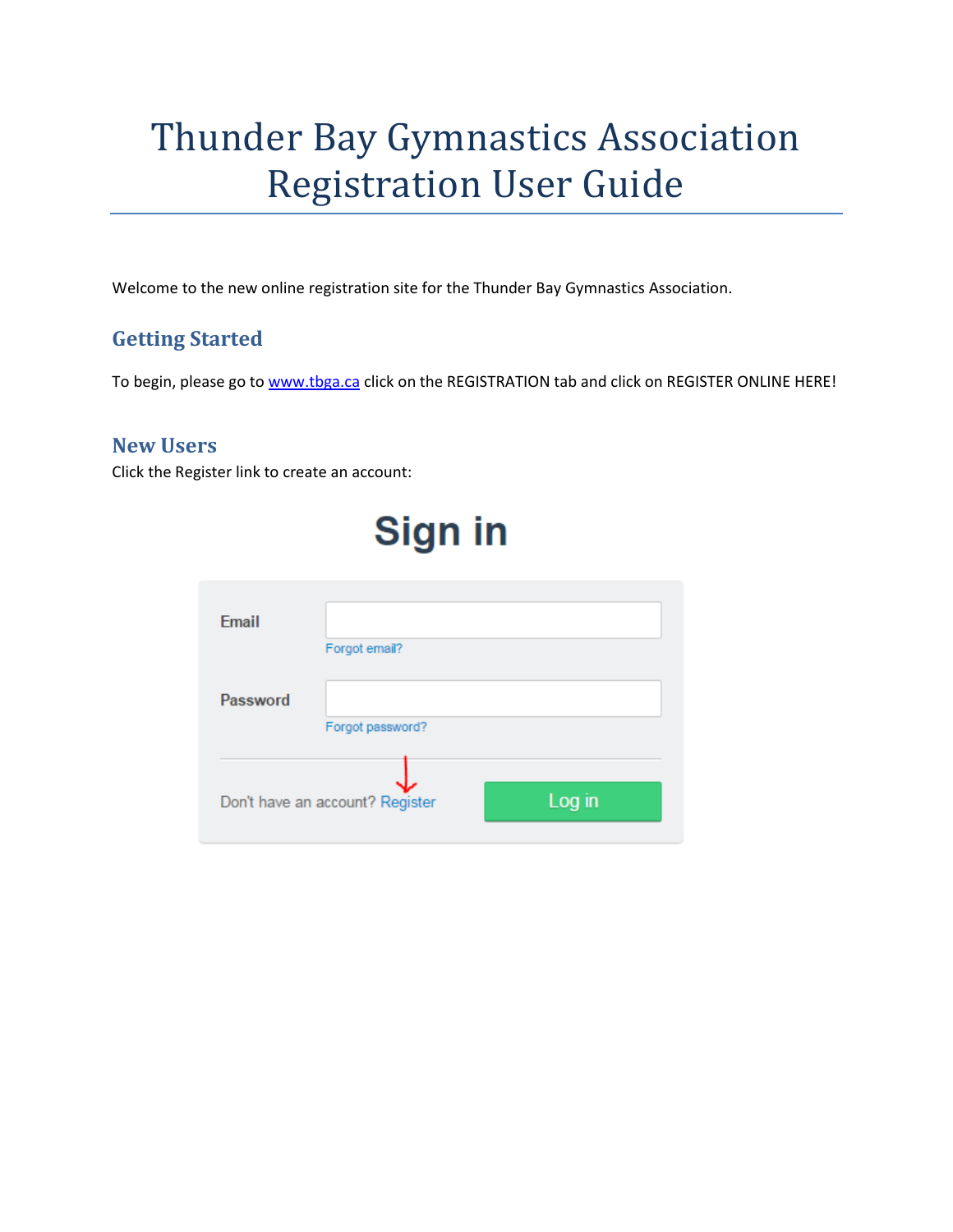The primary account holder who must be 18 years of age or older will need to fill out this form:

## **New User**

| * First name       | * Last name | * Phone no.   |
|--------------------|-------------|---------------|
| * Email            |             | * Address     |
|                    |             | 4             |
| * Password         |             | * City        |
|                    |             |               |
| * Confirm Password |             | * Country     |
|                    |             | Canada<br>▼   |
| Gender             |             | * Province    |
| O Male O Female    |             | Ontario<br>ν. |

Please proceed to **Family Setup** to enter your family member details.

### **Family Setup**

Once you have logged in successfully, you will be prompted to setup your family. You can also access this from the Profile link in the top menu. Begin adding family members by clicking on the Create Family Member:

| Settings                     | <b>Family</b> |                                                                                               |  |  |  |  |
|------------------------------|---------------|-----------------------------------------------------------------------------------------------|--|--|--|--|
| <b>Payments Due</b>          | Your family   | <b>Create family member</b><br>Add existing user $\blacktriangledown$                         |  |  |  |  |
| Past Payments                |               |                                                                                               |  |  |  |  |
| Family                       |               | No Family to display.                                                                         |  |  |  |  |
| Waitlists                    |               | Add family member by clicking the "Create offline user" or "Add existing online user" button. |  |  |  |  |
| <b>Notification Settings</b> |               |                                                                                               |  |  |  |  |

Enter the family member's details and indicate the relationship (ex. Child). Click Add to Family when done. Note, you will may not be permitted to add an email address for your child. Children will be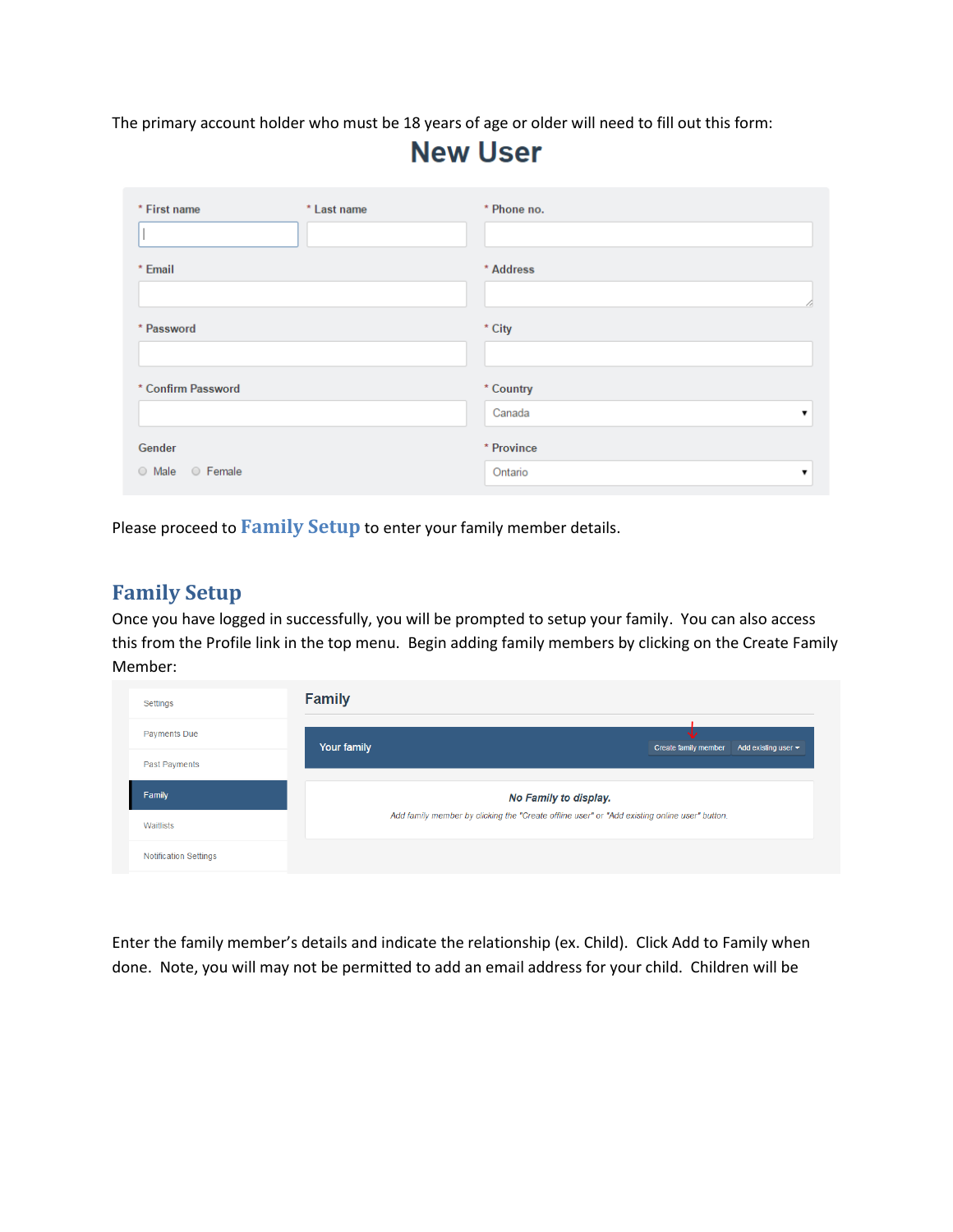#### considered offline users and all communication will be sent to the parent(s)/guardian(s) on file.

| Settings                     | Add New Family Member (This should be a user that doesn't already exist in the system.) |                          |
|------------------------------|-----------------------------------------------------------------------------------------|--------------------------|
| <b>Payments Due</b>          | $*$ First name                                                                          | * Last name              |
| <b>Past Payments</b>         |                                                                                         |                          |
| Family                       | Email                                                                                   |                          |
| Waitlists                    | Relationship                                                                            |                          |
| <b>Notification Settings</b> | Select Any                                                                              | ▼                        |
| Waivers                      | Gender<br>$\odot$ Male<br>© Female                                                      | Date of birth            |
| <b>Credit Cards</b>          | Phone no.                                                                               | Secondary phone number   |
| Credits                      | 8075551234                                                                              |                          |
| <b>Documents</b>             | <b>Address Details</b>                                                                  |                          |
|                              | * Address                                                                               |                          |
|                              | 123 Flip Street                                                                         | 4                        |
|                              | * City                                                                                  |                          |
|                              | <b>Thunder Bay</b>                                                                      |                          |
|                              | $*$ Province                                                                            |                          |
|                              | Ontario                                                                                 | $\overline{\phantom{a}}$ |
|                              | * Country                                                                               |                          |
|                              | Canada                                                                                  | $\overline{\phantom{a}}$ |
|                              | * Postal Code                                                                           |                          |
|                              | <b>P7C 1A1</b>                                                                          |                          |
|                              | <b>Add to family</b>                                                                    |                          |

Repeat as necessary for all family members.

You can also find the Family settings from your Dashboard or Profile menu link at the top of the screen.

## **Register for Programs**

Once you have setup your family, you can begin to register them to programs online.

To get started there are several places to look to find available programs.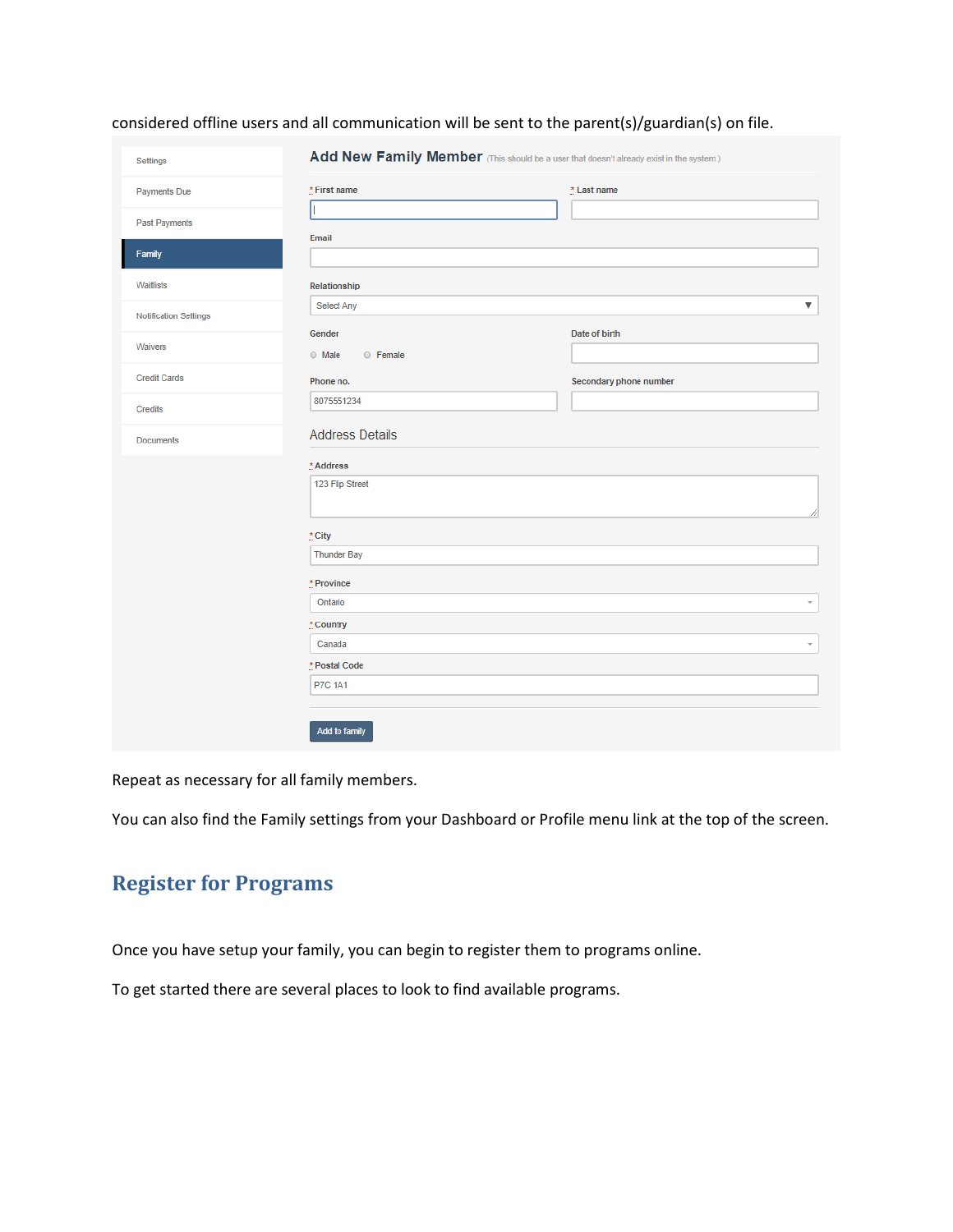1. From the bottom of the dashboard you can see any upcoming programs and you can click to view more:

| <b>Active Registered Programs</b> |                   |                     |             |            | <b>Upcoming programs</b>                                                         |
|-----------------------------------|-------------------|---------------------|-------------|------------|----------------------------------------------------------------------------------|
| Program                           | <b>Start Date</b> | Time<br>No programs | <b>User</b> | Invoice ID | Kindergym Fall 2018 Fridays<br>$rac{12}{\text{SEP}}$<br>Venue:<br>Time: 02:00 PM |
|                                   |                   |                     |             |            | View all<br><b>Enroll In Programs</b>                                            |

- 2. Use the menu option View $\rightarrow$ Programs to take you to a list of available programs.
- 3. **Recommended method**: Use the search bar to enter in a key word. The more information you enter, the more defined your search results will be:

| 921              |                | Thunder Bay Gymnastics Association<br>Q kindgerym fridays                                                                             |
|------------------|----------------|---------------------------------------------------------------------------------------------------------------------------------------|
| <b>Resources</b> | $\blacksquare$ | Kindergym Fall 2018 Fridays<br>Open<br>Enroll                                                                                         |
| Programs         |                | PRICE (Tax exempted)<br>\$100.00<br><b>DATE</b><br>September 12, 2018 <sub>前</sub><br><b>DESCRIPTION</b><br>A great beginner program! |

Click on the Enroll button to register yourself or a family member to the program. If you do not see the name of the child you would like to register, please return to your Profile to add additional family members.

| <b>Identify Registrant and add to cart</b>                                                                                                             |        |
|--------------------------------------------------------------------------------------------------------------------------------------------------------|--------|
| The system has found that you have 2 Family Members Please choose the registrant<br>for whom you are buying this Program - Kindergym Fall 2018 Fridays |        |
| Parent 1 Test                                                                                                                                          |        |
| Child 2 Test                                                                                                                                           |        |
| Child 1 Test                                                                                                                                           |        |
|                                                                                                                                                        |        |
| Add to cart                                                                                                                                            | Cancel |
|                                                                                                                                                        |        |

The item will now be added to the cart:

| Your Cart Expires in 9 min 43 sec | Cart (1 item) View · Dashboard Profile Logout |  |  |  |
|-----------------------------------|-----------------------------------------------|--|--|--|
|                                   |                                               |  |  |  |

You may now enroll another family member to the program or select a different program to register to. You may continue adding items to the cart.